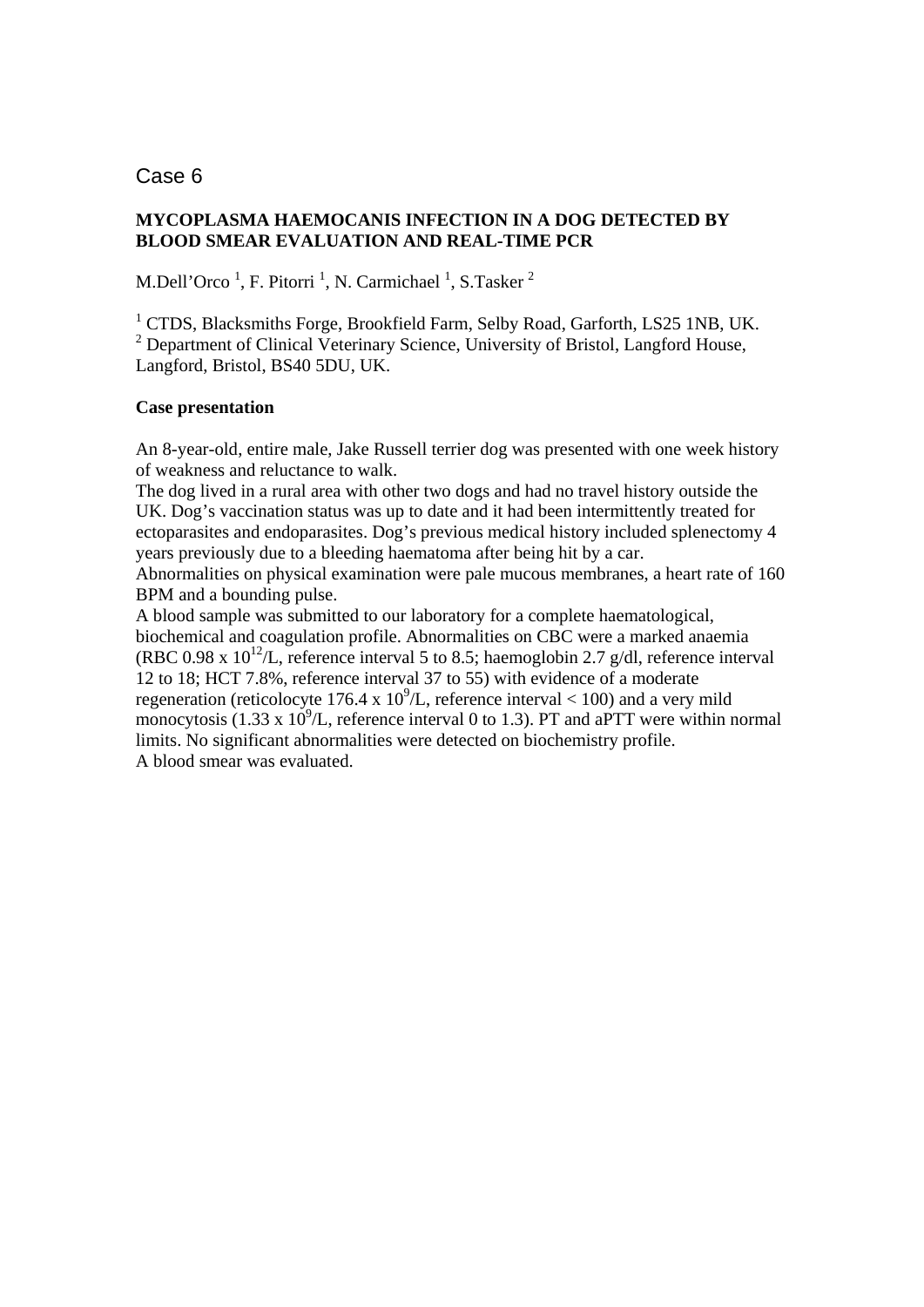

Fig 1 Peripheral blood smear from a dog with marked anaemia.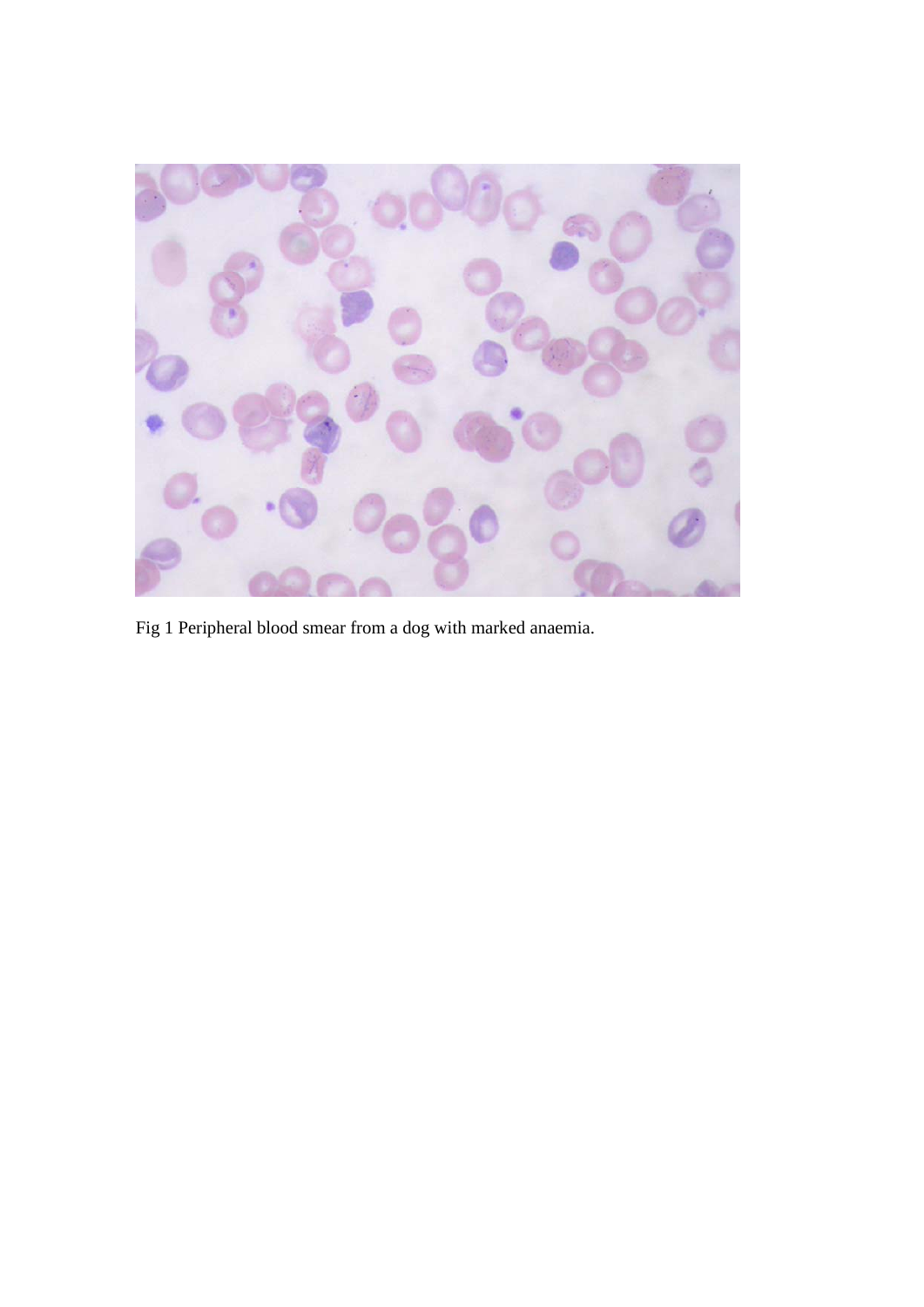

Fig 2 Peripheral blood smear from a dog with marked anaemia.

### **Blood smear evaluation**

On blood smear evaluation red cells showed a moderate increase in polychromasia with polychromatophils and polychromatophilic leptocytes and a mild increase in anisocytosis with a few late normoblasts seen. Occasional Howell Jolly bodies were also noted. Frequent very small rod shaped basophilic structures evident singly and in filamentous chains across the surface of red cells were identified. There was no evidence of spherocytes or autoagglutinates on smear evaluation. A diagnosis of haemolytic anemia due to haemotropic Mycoplasma species infection was made.

### **Additional test results and follow up**

An EDTA sample was submitted to Bristol University for real-time PCR identification of the haemotropic Mycoplasma. The dog was tested for both *Mycoplasma haemocanis* and *Candidatus Mycoplasma haemotoparvum* and was positive for *Mycoplasma haemocanis*. Treatment with doxycycline and prednisolone was started.

A repeat FBC after 3 weeks of treatment revealed a marked improvement in the extent of anaemia (RBC 2.66 x  $10^{12}$ /L, haemoglobin 6.9 g/dl, HCT 22.2%) with signs of marked regeneration (reticolocyte count 457.52 x10<sup>9</sup>/L). *Mycoplasma haemocanis* was not identified on peripheral blood smear examination. Real-time PCR remained positive but revealed a reduction in the blood load compared with the previous result.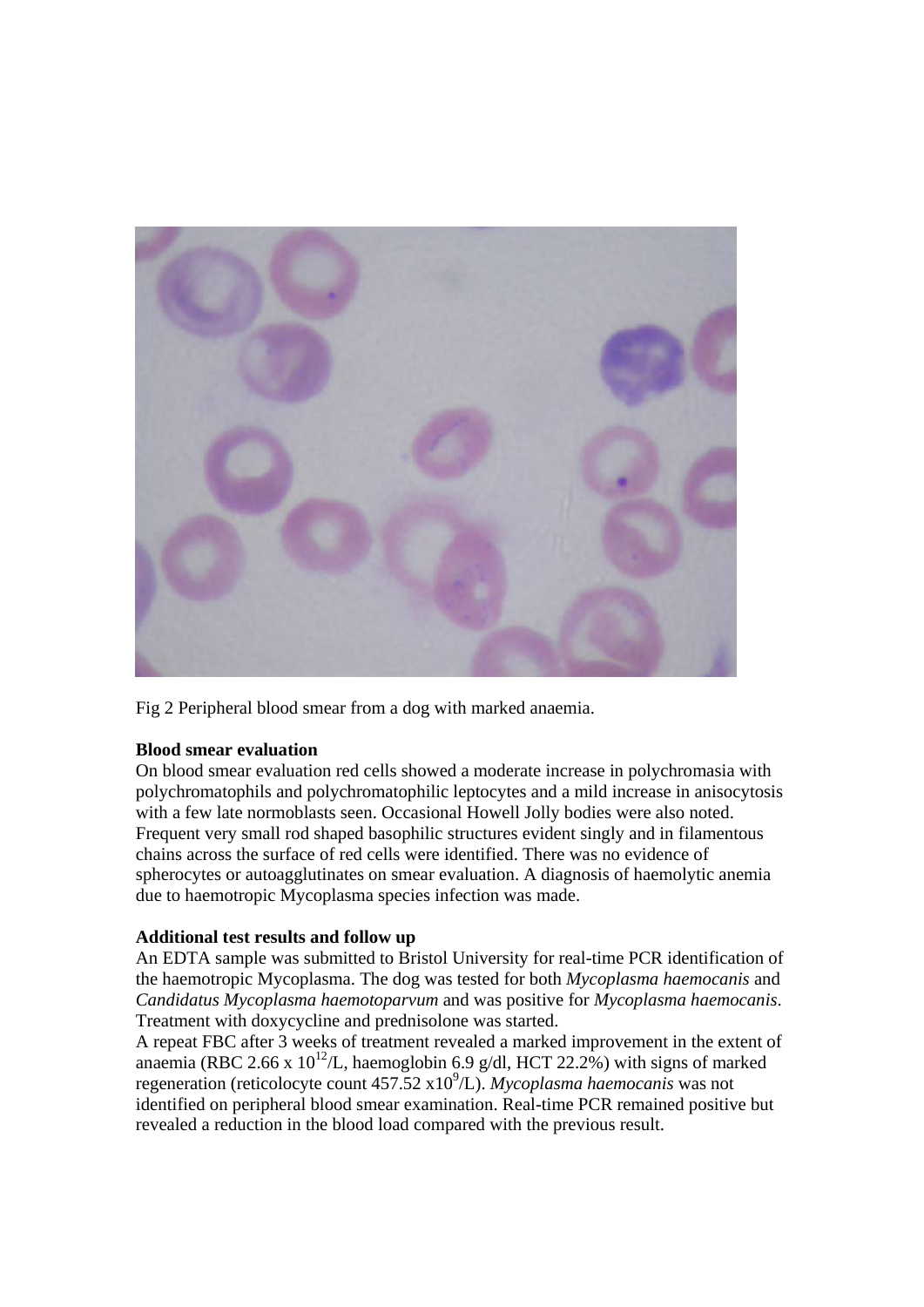After 2 months of treatment the anaemia had further improved (RBC 4.77 x  $10^{12}$ /L, haemoglobin 9.9 g/dl, HCT 31.5%) and real-time PCR showed a further decrease in the blood load detected. On this occasion the two in-contact dogs that lived with the infected animal were tested by PCR for haemotropic Mycoplasma in an attempt to identify the source of infection. These samples however gave negative results.

After 3 months of treatment a further sample was negative for *Mycoplasma haemocanis* by PCR and hematological parameters were nearly within normal limits.

#### **Discussion**

In this work we describe the first case of *Mycoplasma haemocanis* infection in a dog in the UK.

Two types of haemotropic mycoplasmas are described in dogs: *Mycoplasma haemocanis* (previously Haemobartonella canis) and the more recent isolated *Candidatus* Mycoplasma haemotoparvum <sup>1,2,3,4</sup>. Haemoplasmas are considered opportunistic bacteria, which parasitize red cells adhering to their surface and depending on the host cell for

provision of amino acids, fatty acids, cholesterol and vitamins  $1.2$ .

The natural methods of transmission of canine haemotropic mycoplasmas have not been definitively established. *Rhipicephalus sanguineus* is thought to be a vector for this type of infection in naturally infected dogs, although other methods of infection (e.g. transplacental infection, direct blood inoculation and oral ingestion) have been also  $\arctan \arctan 1,5,6$ 

The interest in haemotropic Mycoplasmas has been increased in the veterinary literature in the last few years following the introduction of PCR and real-time quantitative PCR as very sensitive tools in the diagnosis and therapeutic monitoring of this type of infection  $7.8<sup>7,8</sup>$ . A few studies have been recently reported regarding the prevalence of these parasites in different countries 8,9,10,11. Haemotropic Mycoplasmas have been described worldwide,

but higher prevalence may occur in geographical areas where the proposed vector *Rhipicephalus sanguineus* has a widespread distribution <sup>9,11</sup>.

Although no studies regarding the prevalence of haemotropic Mycoplasmas in the UK have been published as yet in the veterinary literature, Warman et al reported that 227 dogs gave negative PCR results for both *Mycoplasma haemocanis* and *Candidatus Mycoplasma haemotoparvum* in a study regarding the possible correlation between haemolytic anemia and haemotropic Mycoplasma infections in dogs in the UK  $^{12}$ . This suggests that the prevalence of these types of infection may be low in this country, as reported for other countries where the climate is incompatible with the frequent occurrence of *Rhipicephalus sanguineus*<sup>11</sup>.

Living in a rural area, our dog had a history of frequent flea and tick infestations, but no travel history to countries where *Rhipicephalus sanguineus* is more prevalent. This may support an association between the exposure of the dog to ticks and haemoplasma infections and the hypothesis of an autochthonous infection.

The dog lives in the south of the UK where *Rhipicephalus sanguineus* has been occasionally identified, however, since the transmission of the infection by *Rhipicephalus sanguineus* has not been completely demonstrated, it is possible to speculate that other species of ticks could be involved.

Two clinical forms of *Mycoplasma haemocanis* infection have been recognized; a chronic latent form in which apparently healthy dogs are asymptomatic carriers of the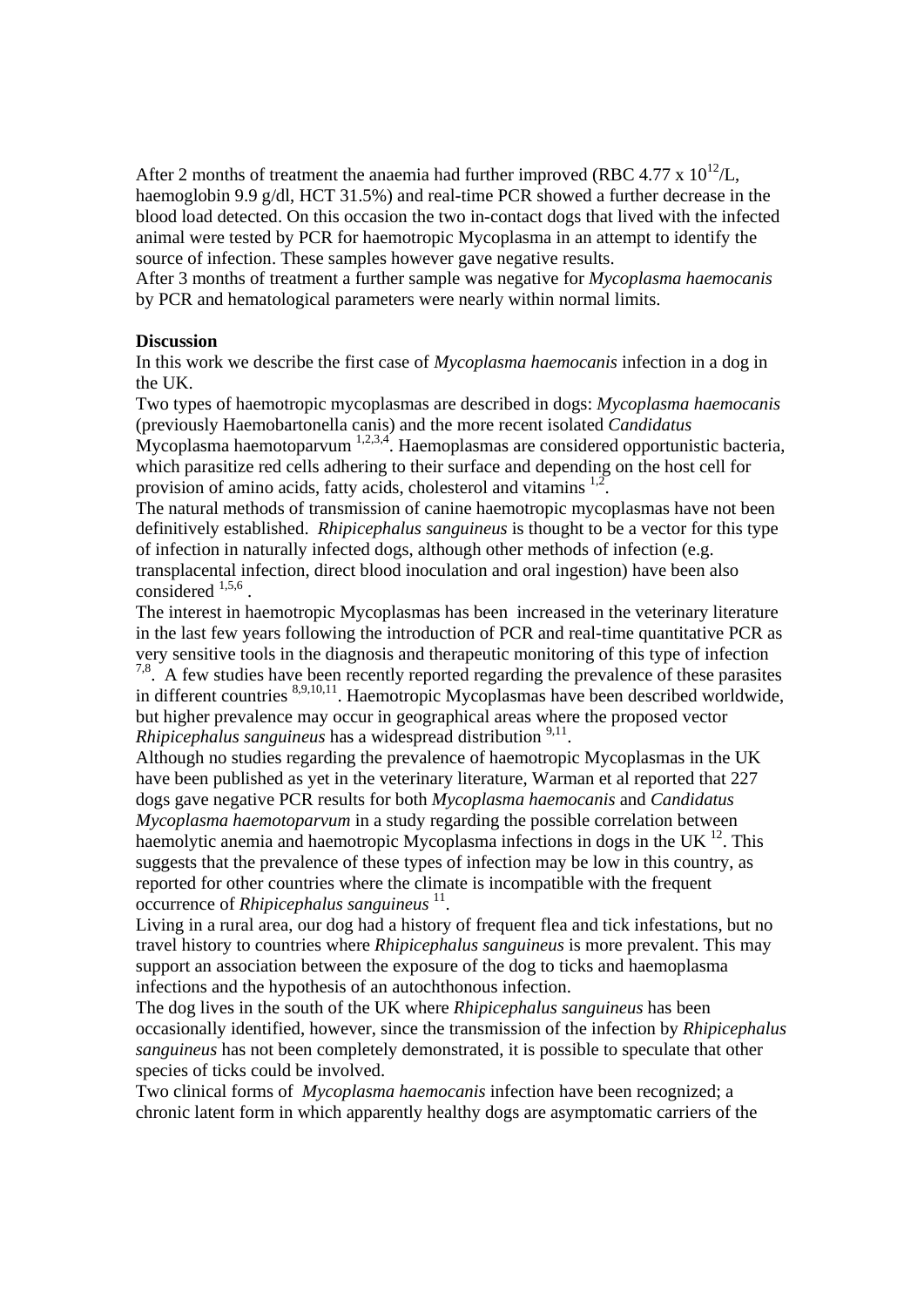bacteria with low or undetectable numbers of organisms observed in peripheral blood and an acute form always reported in immunocompromised or splenectomized dogs and characterized by a rapid development of severe haemolytic anemia and a marked peripheral blood parasitemia <sup>1,2,13,14,15,16</sup> The onset of the acute form in splenectomized  $\frac{1}{4}$  dogs is usually reported to occur rapidly after surgery  $\frac{1}{4}$ . In this case, the acute form occurred 4 years after splenectomy, suggesting likely subsequent infection rather than the development of infection in a previously asymptomatic carrier.

Interestingly the other two dogs living with the infected dog tested PCR negative for both *Mycoplasma haemocanis* and *Candidatus Mycoplasma haemotoparvum*, supporting the fact that specific host immune reaction and an impaired immune system, as was present in the infected dog, may be necessary also for the acquisition of the infection. Reported clinical signs in the acute form include weakness, anorexia and anemia <sup>1,2</sup>. The mechanisms responsible for the pathogenicity of haemotropic mycoplasmas have not yet been completely defined  $1,2,14$ . It is evident that haemotropic Mycoplasmas severely alter the shape and the deformability of affected red cells leading to an increased sequestration and phagocytosis of the parasitized erythrocytes but antibody mediated haemolysis has also been reported and may be contributory  $1,2, 14$ .

In our case there was no evidence of autoagglutination, hyperbilirubinaemia or spherocytosis at the initial presentation and, although a Coombs' test was not performed, the hypothesis of an immune-mediated haemolytic anemia was considered unlikely. Treatment with doxycycline is recommended for the acute form of *Mycoplasma haemocanis* infection <sup>1, 14</sup>. Concomitant corticosteroid administration is considered useful in limiting haemolysis and erythrocytes phagocytosis  $14$ . It has been reported however that the course of the disease is largely unpredictable and that systemic antimicrobial therapy may not fully eliminate the parasite from the blood leading to the possibility of relapses of the infection later after recovering  $1,11,14$ . In our case the dog responded well to therapy, became negative after 3 months and no relapses has occurred 4 months after becoming negative by PCR. The recent introduction of PCR has led to an increase in the diagnostic sensitivity for this type of disease compared to microscopic identification of the bacteria 11. This was found also in our case where no *Mycoplasma haemocanis* organisms were microscopically detected in two samples that gave positive results on PCR analysis. Moreover with real-time quantitative PCR more sensitive monitoring of a  $\log$ 's individual response to treatment is possible  $^{11}$ . All these should led to an improved knowledge of canine haemotropic mycoplasmas in particular assist in determining the route of transmission, the pathogenesis and the outcome after therapy.

#### References

- 1. Harvey JW, Hemotrophic Mycoplasmosis (Hemobartonellosis). In: Green CE, Infectious diseases of the dog and the cat,  $3<sup>rd</sup>$  ed Philadelphia: WB Saunders, 2006: 252-65
- 2. Messick JB, Hemotrophic mycoplasmas (hemoplasmas): a review and new insights into pathogenic potential. Vet Clin Pathol 2004; 33 (1): p 2-13.
- 3. Kenny MJ, Shaw SE, Beugnet F, Tasker S, Demonstration of two distinct hemotropic mycoplasmas in French Dogs. J Clin Microbiol 2004; 42(11): 5397-9.